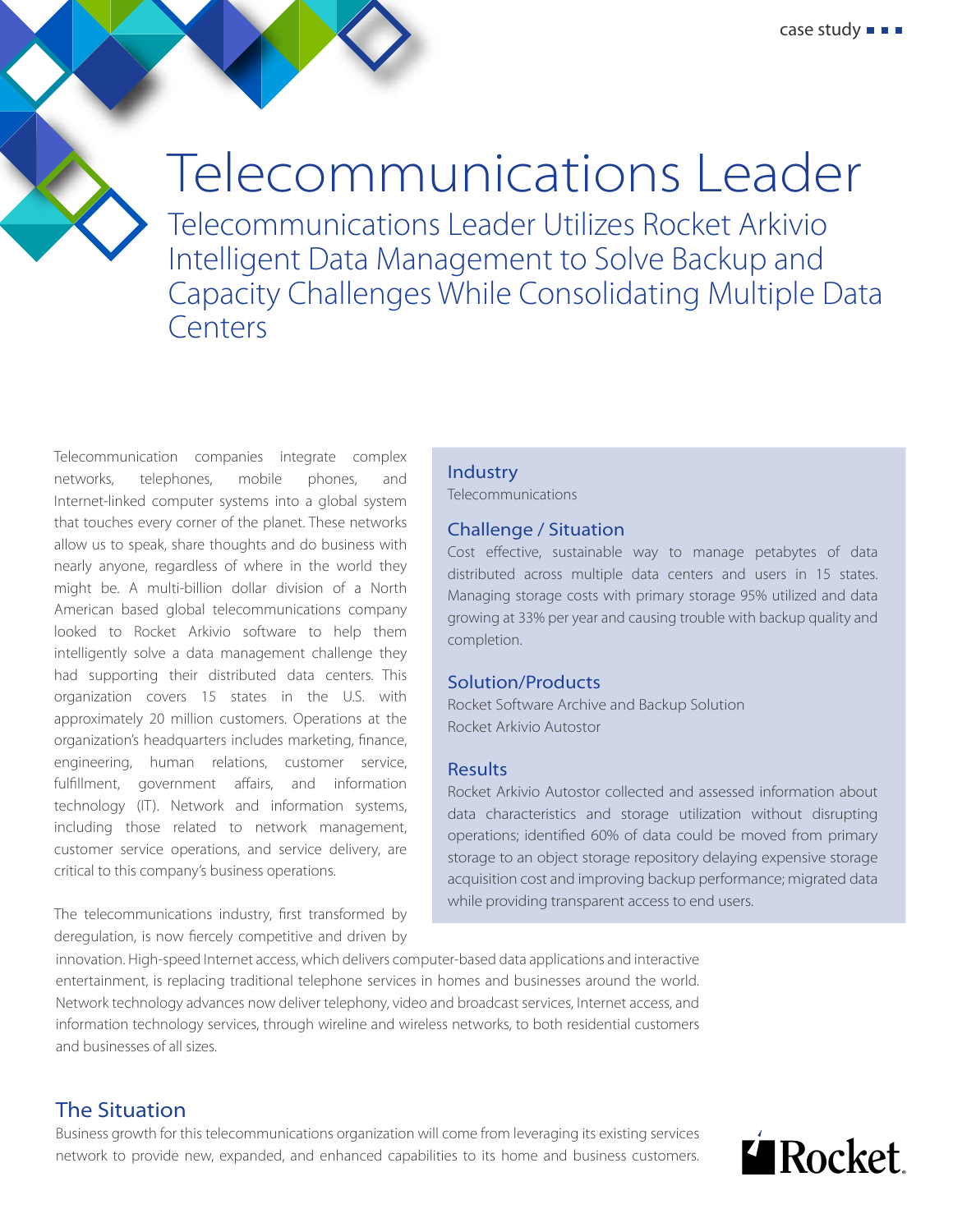

While success rests largely on brand name strength and implementing new services through technology, it also requires a heavy investment in efficient billing and customer service systems. Acquiring, installing, and servicing the division's customers has created 4 petabytes of data which is growing at 33% per year. File sizes that once averaged 20-30KB are no longer the norm. Typical file sizes are now starting to appear that are 2 to 3MB.

Market forces have had a tremendous impact on this industry, forcing the division to grow through technology innovation and acquisition. In addition to managing a network of IT departments brought together through multiple acquisitions, this industry is also under intense regulatory scrutiny by the FCC, and other federal and state organizations. This requires steadfast discipline to ensure that data is properly being backed up, that storage is available when needed, that data that needs to be locked down and sequestered is done so to the letter of the law, and that Disaster Recovery (DR) processes are properly implemented. There is also a strategic opportunity to mine a tremendous amount of information in the customer services systems and call center data so it can be used as an asset when correlated to business trends.

## The Challenge

The IT department's goal was to find a cost-effective, sustainable way to manage petabytes of data distributed across multiple data centers and users in 15 states. The Senior Director of Enterprise Infrastructure Services described the challenge:

"Centralizing the major customer applications and databases was a necessary, clear decision and a project that we completed over the last 18 months. Less clear was the need to consolidate the hundreds of file and SharePoint servers spread across the operation. As you look at the environment as a whole, a lot of seemly smaller problems add up to a massive challenge."

"We have many EMC Data Domain storage systems that are frequently over 95% utilized. Buying more capacity is expensive and not a sustainable business model at 33% annual growth rate of data. There are departments with file and database servers that require a daily routine of finding ways to free up multiple terabytes of capacity for storage space and performance. Capacity challenges also get reflected in backup operations. We were having trouble with backup quality and completing backups because the storage systems were full. This creates a situation where core systems are potentially not being backed up properly. This creates the potential for a major disaster recovery problem if there is a risk of not completing the full and incremental backup processes throughout the week."

"There are other daily operational challenges with such a diverse operating environment. The business runs on a variety of reports from individual file systems, Access databases, Excel spreadsheets, and SharePoint data. Since they are run against file servers that are not a part of a centralized system, a financial query that ran yesterday and suddenly doesn't today generates a call to my department and must be remedied quickly. It becomes critically important to get a handle on file system data when a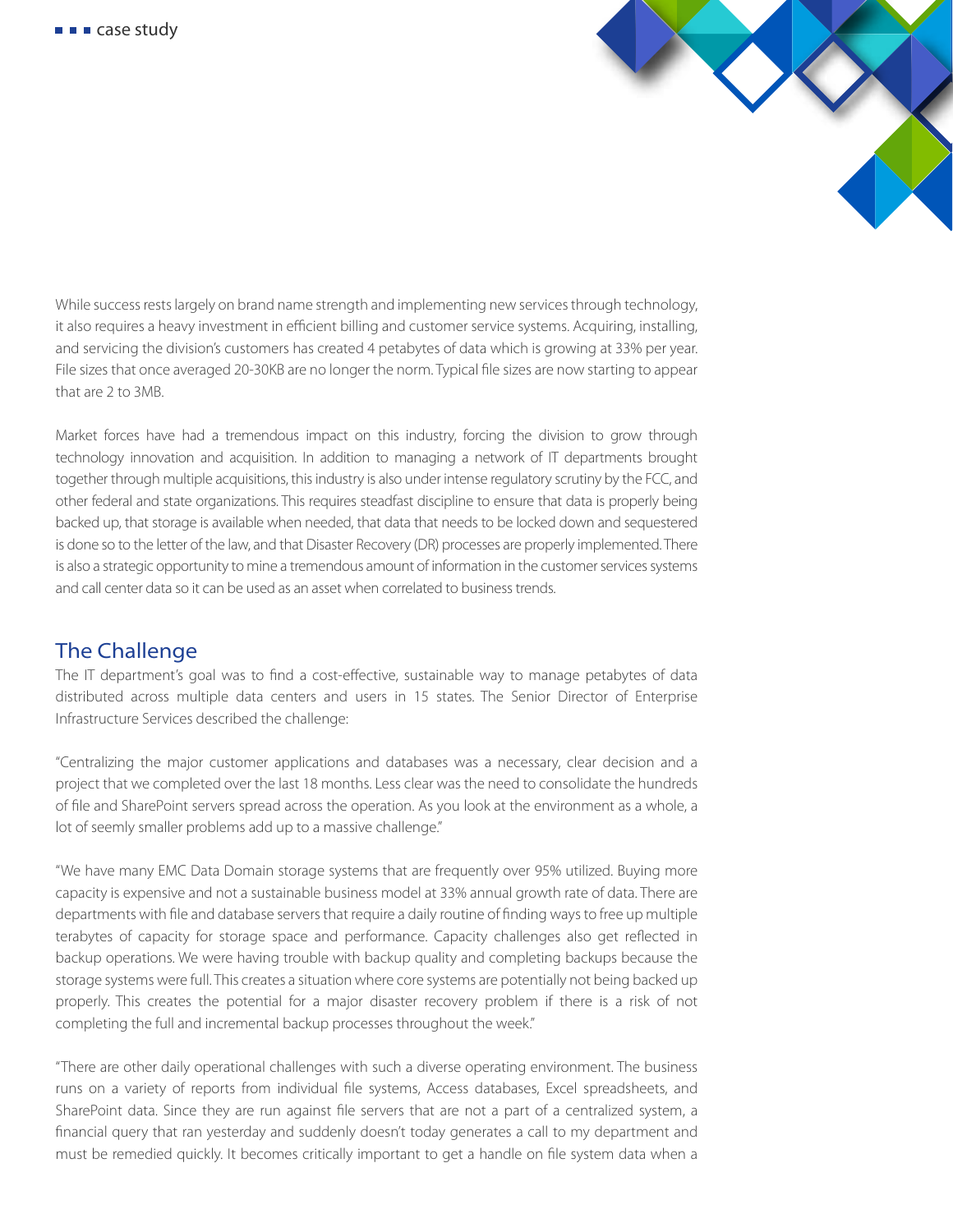

legal or regulatory query comes to the IT department for action. The challenge is finding out who's accessing what data; where the person's data is located; what applications they downloaded and are they licensed to use them. Another concern relates to a third of our users that have storage quotas. We found that many employees moved files to the SharePoint server when they neared their quota limits, defeating its purpose and increasing the operations challenges I already mentioned."

Collectively, these issues can quickly spiral out of control and take a tremendous amount of resources just to maintain the status quo and not 'die a death by a thousand cuts'. "We assessed a variety of enterprise vendors' solutions to mitigate our potential risk, while looking for solutions that resulted in capex and opex benefits. The vendors were tasked to propose ways to gain control of the millions of objects in hundreds of file systems across a broad geography and make sure they were able to rebuild the file systems with proper risk, security, and quota controls."

### The Solution

"The major hardware and software vendors proposed centralizing the data on object storage systems," continued the Senior Director. "While centralization was consistent with our actions with the databases, we knew there was a strong potential that we were actually under-utilizing our storage resources. Simply moving data that we had on distributed file servers to centralized servers just moves the problems. It doesn't solve them."

"Hitachi Data Systems (HDS) was proposing their Hitachi Content Platform (HCP) virtualized object storage archiving system. Their sales team recognized that our telecommunications company needed data management software to implement with the HCP and brought in Rocket Software. The Rocket Arkivio team was able to analyze the data on a subset of our servers using their agentless Rocket® Arkivio Autostor. It collected and assessed information about our data characteristics and storage utilization without disrupting our operations. The Rocket Arkivio software showed that we really did have a massive, complex environment with a tremendous amount of stale data—over 60% hadn't been accessed in over a year. The software gave us the information to justify the projects and their priority based on ROI projections using our own data, not theoretical industry numbers. It was straightforward to justify the acquisition of the Rocket Arkivio software and the HCP."

"We found that object storage systems like the HCP really needed an intelligent data management system to categorize and ingest the data to properly get the most value out of the system. We used the Rocket Arkivio software to initially focus our data management process on 'stale' data because of our backup challenges. We processed and categorized data into 7 years last accessed, 5 years, 3 years, 1 year since last modified and then used Rocket® Arkivio Autostor to move data into the HCP archive by these categories. The Rocket Arkivio system allows us to logically organize these data sets in a central repository, leaving behind a small stub file or link at the original location. We now have the data categorized, properly centralized and backed up—freeing up capacity on our expensive primary storage.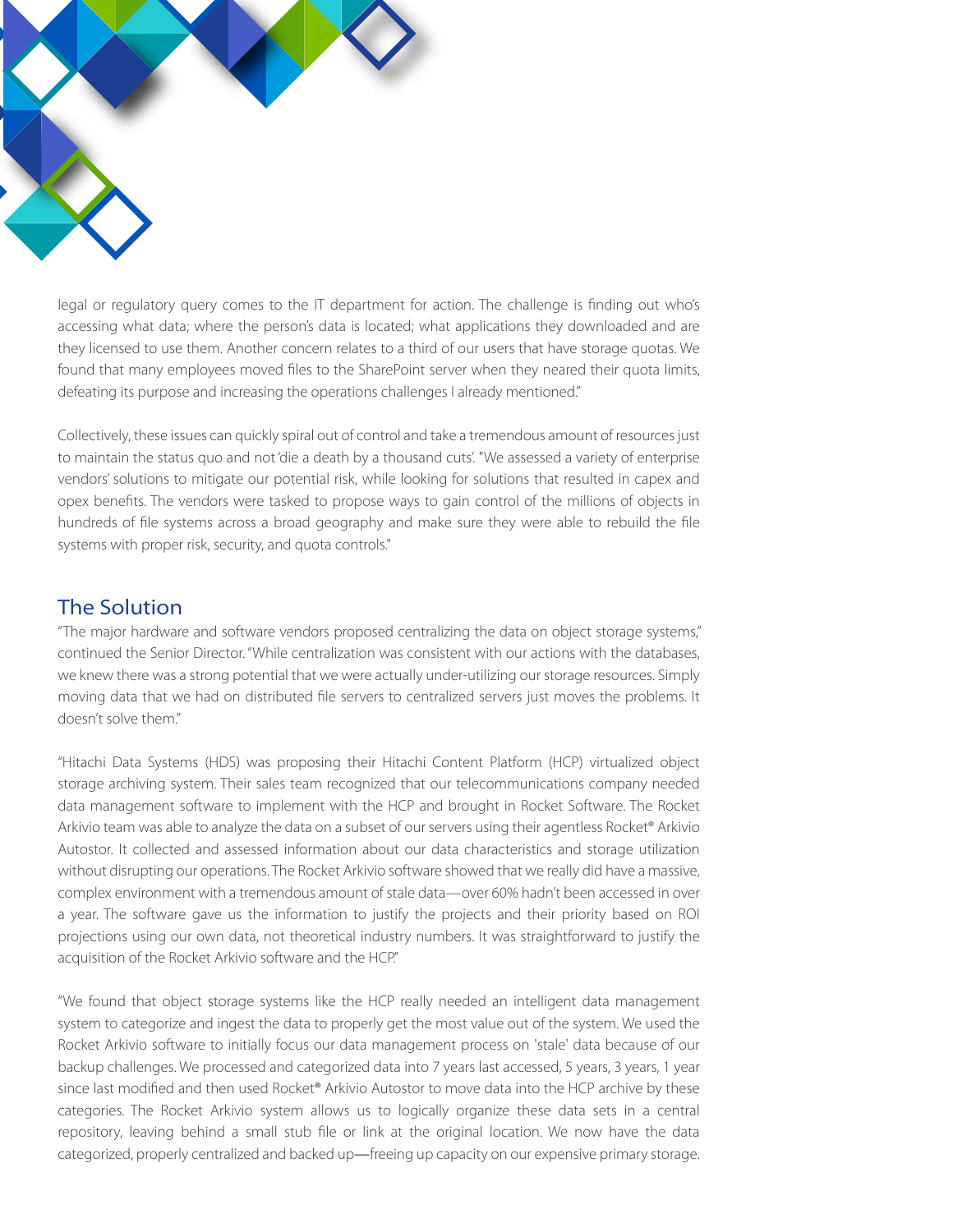The links and stubs that Rocket Arkivio implements causes the end user data to appear as it always has on the local server. It was critical that their data access model remained unchanged to minimize our support burden."

"We quickly realized that the Rocket Arkivio software was able to do much more than archive stale data. We can now use the Rocket Arkivio data management system to find, track, and isolate data as well as track users that are under investigation when the compliance officer calls us. We are also using the software to corral the creation and the storing of PST files which are very hard to search for and not very discoverable."

"Rocket is helping us to intelligently manage software application lifecycles. We use it to find and keep track of software and operating system images so that we know we are staying current on licenses and that individuals aren't downloading something they aren't licensed to use. The Rocket Arkivio solution is also used to define data types, categorize data by users and groups, and know where the data is located. For example, we can group every HR person. We know by their function that they likely have sensitive data and can pro-actively move all that data to a special server with appropriate security, retention, and DR. The Rocket Arkivio software gives us the flexibility and visibility to make sure we can effectively deploy our risk and governance tools."

"We plan to do more than just archive in the future. While that's a great use, it's only scratching the surface of what the software is capable of—how to get value out of our data. We have tens of millions of objects (files) and any one of them could be a piece of business critical information. We don't purge sensitive data currently, but we can now intelligently take action to move or consolidate the information for ongoing management, and eventually to purge stale data once it passes regulatory and corporate requirements. We will also utilize the Rocket Arkivio intelligent data management capability to analyze log files and start running queries against our servers. For example, we may be able to see that customer product equipment numbers have decreased and will be able to gather and look at the different files that may suggest why that is happening. I don't call this by a loose term like 'Big Data' which typically refers to Hadoop on Open platforms. We can now get our hands around the information we have and put it to best use rather than just letting it sit idle for a significantly lower cost than upgrading our primary storage."

"Rocket support has been excellent. The system was easy to drop in and get started. The support team was able to take into account how we needed to implement policies based on the way we operate and adjusted their policy work flow. They are a big enough company to meet our needs and were very proactive in addressing any of our requirements. They are always available and responsive when we have questions or need something, including getting through to their 'top guy'. For example, the complexity of our environment can generate a 190 page report. They worked with us to create a simplied, custom report that we can quickly scan for the information we need. I also appreciate that the sales team has come back every quarter to discuss and measure the performance of our data management system. This helps us stay on track, including having the proper training and usage models to achieve our ROI objectives."

*"Rocket Arkivio's ability to help us intelligently manage these millions of le system objects in a coherent fashion, understanding what we have and where it is, and getting best use out of our HCP has been priceless. If you look at the price of upgrading, expanding, or scaling out primary storage systems versus an intelligent data management strategy – there is no comparison. I am*   $extremely satisfied with Rocket$ *Arkivio their performance."* 

> Senior Director Enterprise Infrastructure Services